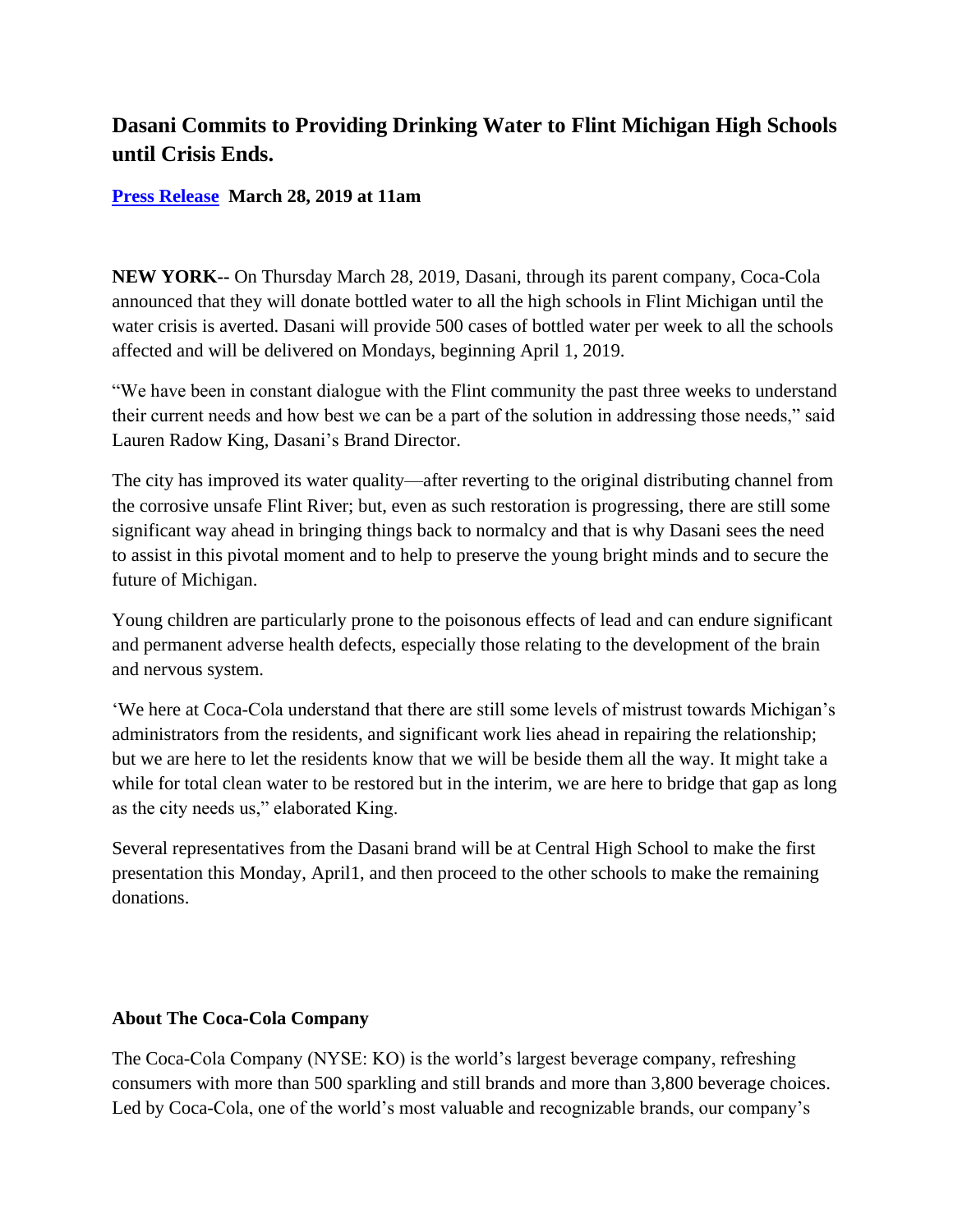portfolio features 20 billion-dollar brands, 18 of which are available in reduced-, low- or nocalorie options. Our billion-dollar brands include Diet Coke, Coca-Cola Zero, Fanta, Sprite, Dasani, vitaminwater, Powerade, Minute Maid, Simply, Del Valle, Georgia and Gold Peak. Through the world's largest beverage distribution system, we are the No. 1 provider of both sparkling and still beverages. More than 1.9 billion servings of our beverages are enjoyed by consumers in more than 200 countries each day. With an enduring commitment to building sustainable communities, our company is focused on initiatives that reduce our environmental footprint, create a safe, inclusive work environment for our associates, and enhance the economic development of the communities where we operate. Together with our bottling partners, we rank among the world's top 10 private employers with more than 700,000 system associates. For more information, visit Coca-Cola Journey atwww.coca-colacompany.com, follow us on Twitter at twitter.com/CocaColaCo, visit our blog, Coca-Cola Unbottled, atwww.coca-colablog.com or find us on LinkedIn at www.linkedin.com/company/the-coca-cola-company.

## **Contacts**

The Coca-Cola Company **Everett Michell,** 212-545-609[8emitchell@coca-cola.com](mailto:emitchell@coca-cola.com)